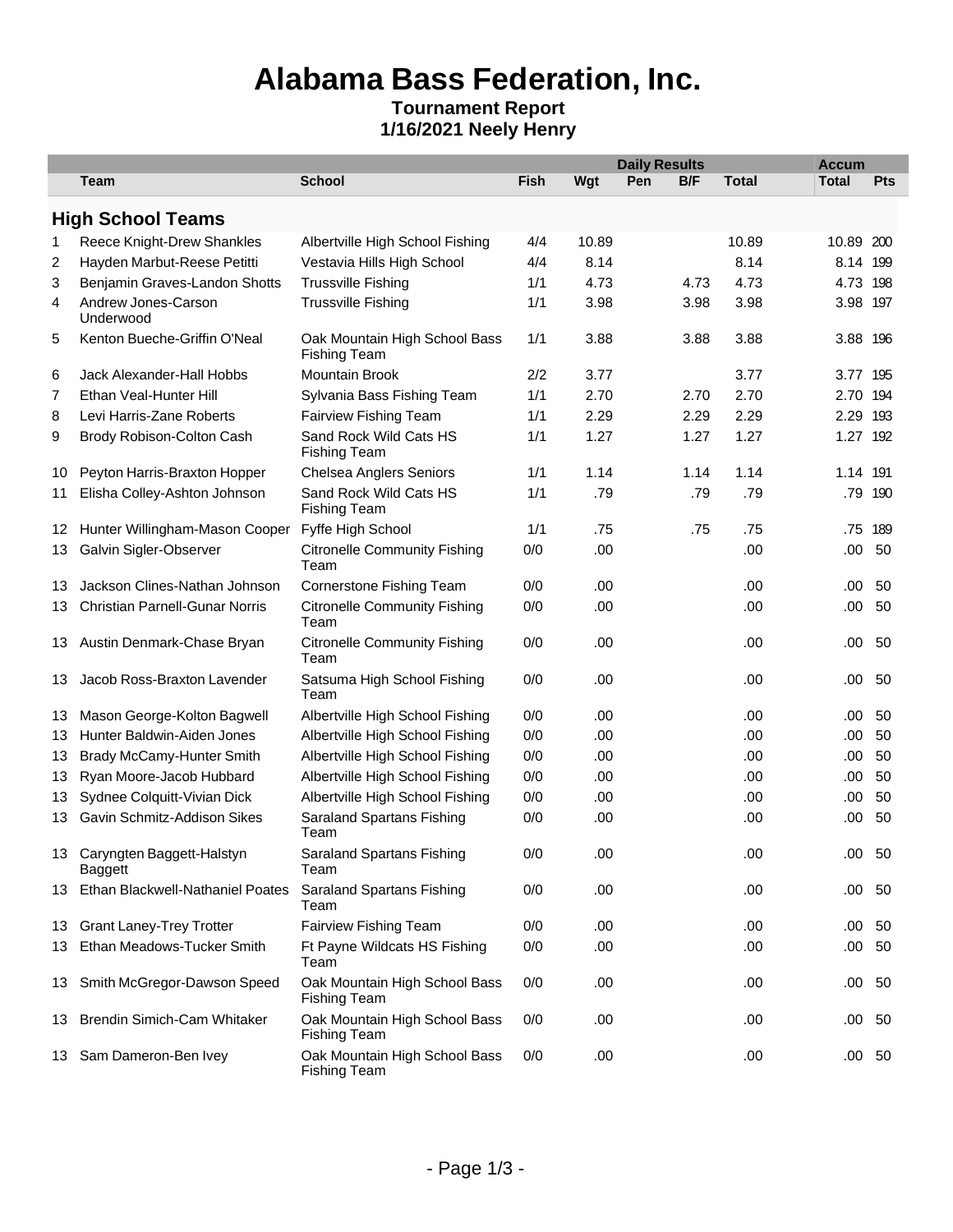### **Alabama Bass Federation, Inc. Tournament Report**

### **1/16/2021 Neely Henry**

|    |                                     |                                                      |             | <b>Daily Results</b> |     |     |       |       | <b>Accum</b> |            |  |
|----|-------------------------------------|------------------------------------------------------|-------------|----------------------|-----|-----|-------|-------|--------------|------------|--|
|    | Team                                | <b>School</b>                                        | <b>Fish</b> | Wgt                  | Pen | B/F | Total | Day 2 | <b>Total</b> | <b>Pts</b> |  |
| 13 | Tyler Malone-Sawyer Simison         | <b>Citronelle Community Fishing</b><br>Team          | 0/0         | .00                  |     |     | .00.  |       | .00.         | 50         |  |
| 13 | Kaden Weldon-Landon Guarnieri       | <b>Chelsea Anglers Seniors</b>                       | 0/0         | .00                  |     |     | .00.  |       | .00.         | 50         |  |
| 13 | Logan Willis-Cody Cooper            | <b>Chelsea Anglers Seniors</b>                       | 0/0         | .00                  |     |     | .00   |       | .00.         | 50         |  |
| 13 | Carson Wilder-Landon Kuckens        | Chelsea Anglers Seniors                              | 0/0         | .00                  |     |     | .00   |       | $.00 \cdot$  | 50         |  |
| 13 | Jake Woodward-Nicholas<br>Lamoureux | <b>Chelsea Anglers Seniors</b>                       | 0/0         | .00                  |     |     | .00   |       | .00.         | 50         |  |
| 13 | Skylar Haney-Ashton Brown           | Valley Head HS Fishing                               | 0/0         | .00                  |     |     | .00   |       | $.00 \cdot$  | 50         |  |
| 13 | Colton Beverly-Azaan Bhatti         | <b>Citronelle Community Fishing</b><br>Team          | 0/0         | .00                  |     |     | .00   |       | $.00 \cdot$  | 50         |  |
| 13 | Nicholas Foster-Cody Hirshberg      | <b>Spring Valley Anglers</b>                         | 0/0         | .00                  |     |     | .00   |       | .00.         | 50         |  |
| 13 | Jessie Owens-Braxton Hearn          | Fyffe High School                                    | 0/0         | .00                  |     |     | .00.  |       | .00.         | 50         |  |
| 13 | Lucas Crow-Riley Bethune            | Fyffe High School                                    | 0/0         | .00                  |     |     | .00   |       | .00.         | 50         |  |
| 13 | Colton Odom-Hayden Howard           | <b>Citronelle Community Fishing</b><br>Team          | 0/0         | .00                  |     |     | .00   |       | .00.         | 50         |  |
| 13 | Dawson Campbell-Shelby<br>Campbell  | Sylvania Bass Fishing Team                           | 0/0         | .00                  |     |     | .00   |       | $.00\,$      | 50         |  |
| 13 | Cashton Studdard-Brak Baird         | Sylvania Bass Fishing Team                           | 0/0         | .00                  |     |     | .00   |       | $.00 \cdot$  | 50         |  |
| 13 | Evan Haney-Josey Sargent            | Sylvania Bass Fishing Team                           | 0/0         | .00                  |     |     | .00   |       | .00.         | 50         |  |
| 13 | JD Frey-Hunter Cox                  | Oak Mountain High School Bass<br><b>Fishing Team</b> | 0/0         | .00                  |     |     | .00.  |       | .00.         | 50         |  |